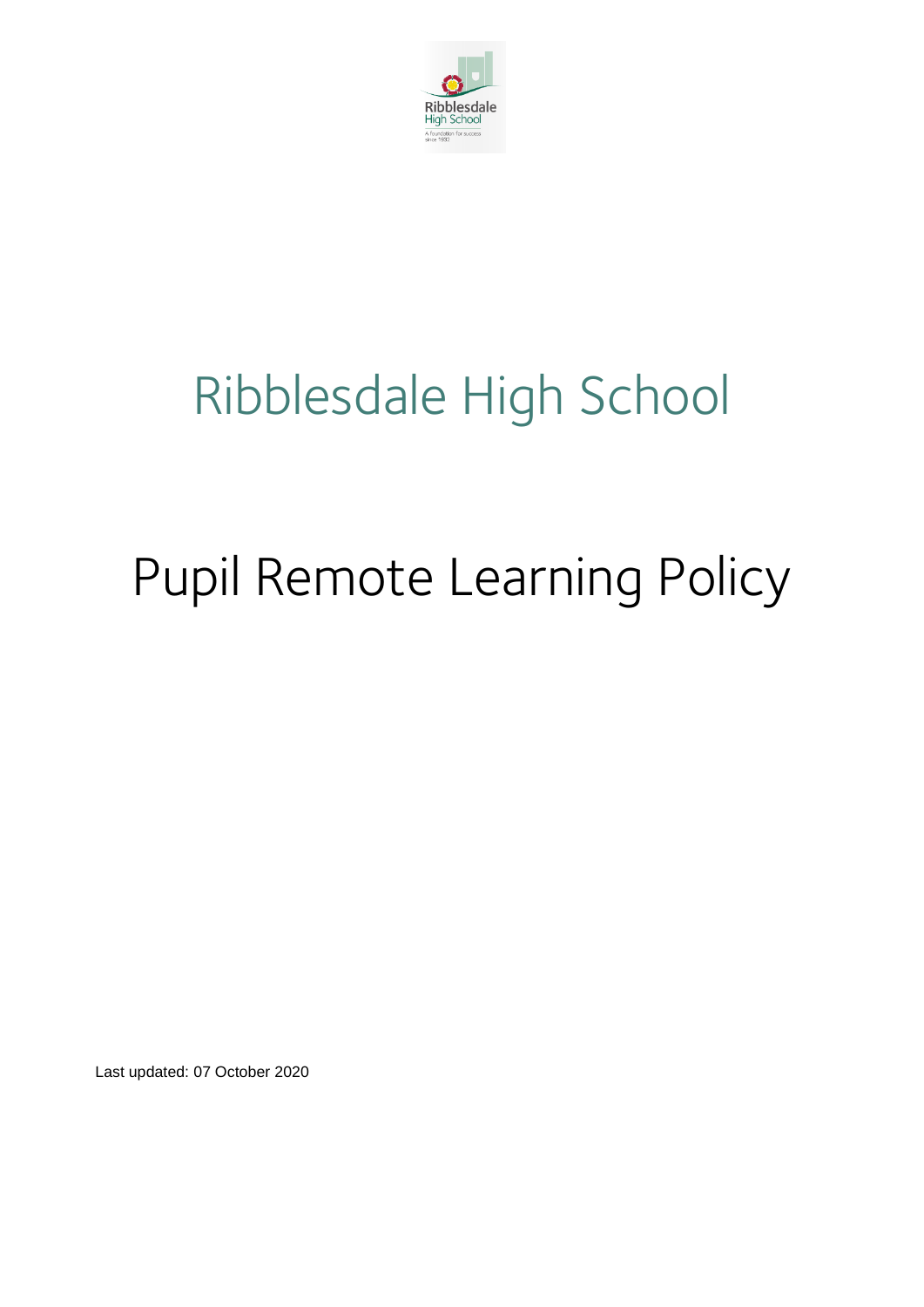# Contents:

[Statement of intent](#page-2-0)

- 1. [Legal framework](#page-3-0)
- 2. [Roles and responsibilities](#page-3-1)
- 3. [Resources](#page-6-0)
- 4. [Online safety](#page-8-0)
- 5. [Safeguarding](#page-9-0)
- 6. [Data protection](#page-9-1)
- 7. Marking and feedback
- 8. School [day and absence](#page-10-0)
- 9. [Communication](#page-11-0)
- 10. [Monitoring and review](#page-11-1)

#### Appendix

a. [Remote Learning During the Coronavirus \(COVID-19\) Pandemic](#page-12-0)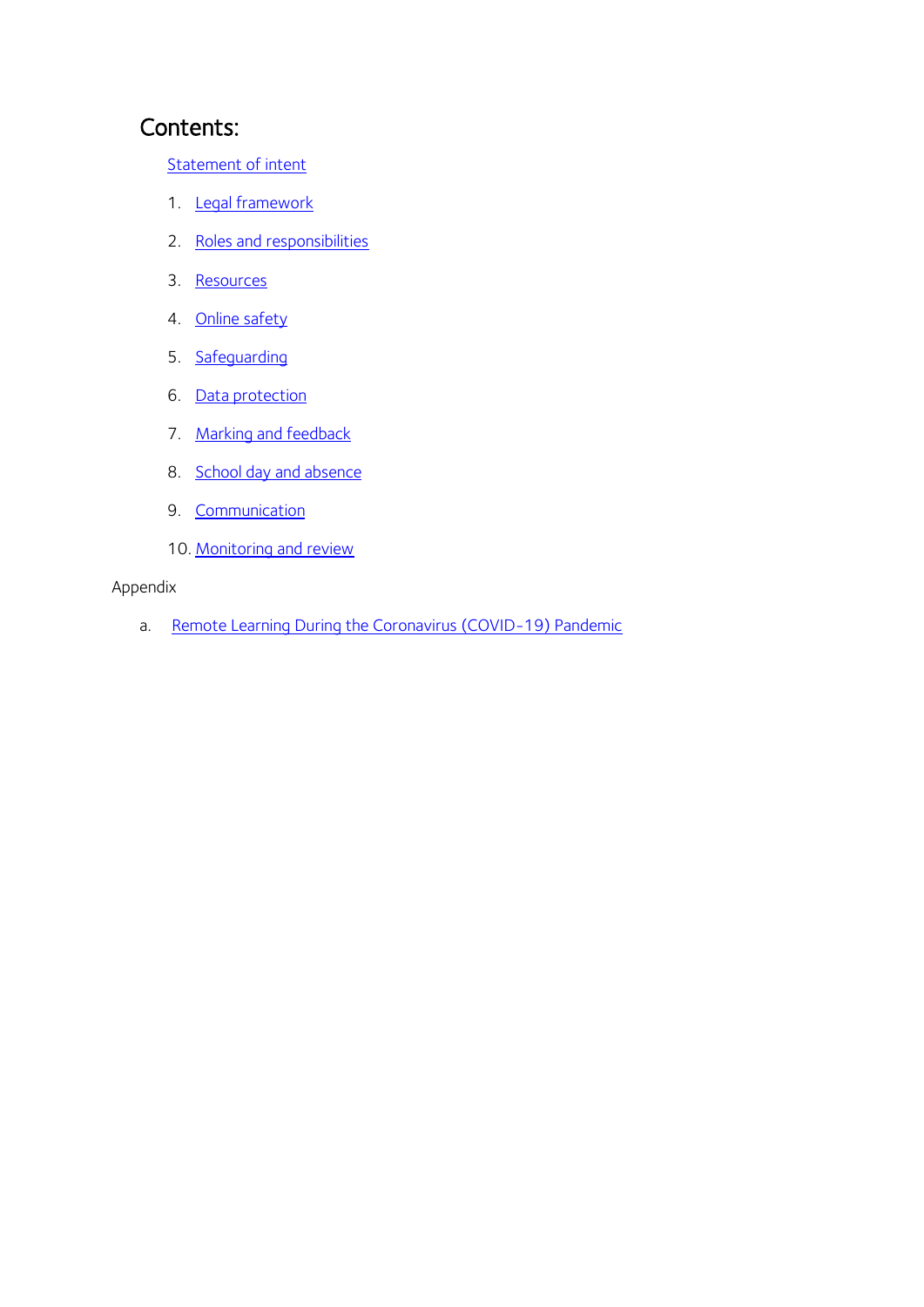# <span id="page-2-0"></span>Statement of intent

At Ribblesdale High School, we understand the need to continually deliver high quality education, including during periods of remote learning. It is important for us to maintain high expectations in all areas of school life and ensure that all pupils have access to the learning resources and support they need to succeed.

Through the implementation of this policy, we aim to address the key concerns associated with remote learning, such as online safety, access to educational resources, data protection, and safeguarding.

This policy aims to:

- Minimise the disruption to pupils' education and the delivery of the curriculum.
- Ensure provision is in place so that all pupils have access to high quality learning resources.
- Protect pupils from the risks associated with using devices connected to the internet.
- Ensure staff, parent, and pupil data remains secure and is not lost or misused.
- Ensure robust safeguarding measures continue to be in effect during the period of remote learning.
- Ensure all pupils have the provision they need to complete their work to the best of their ability, and to remain happy, healthy, and supported during periods of remote learning.

Signed by:

Albrody

12st November 2020

Headteacher Date: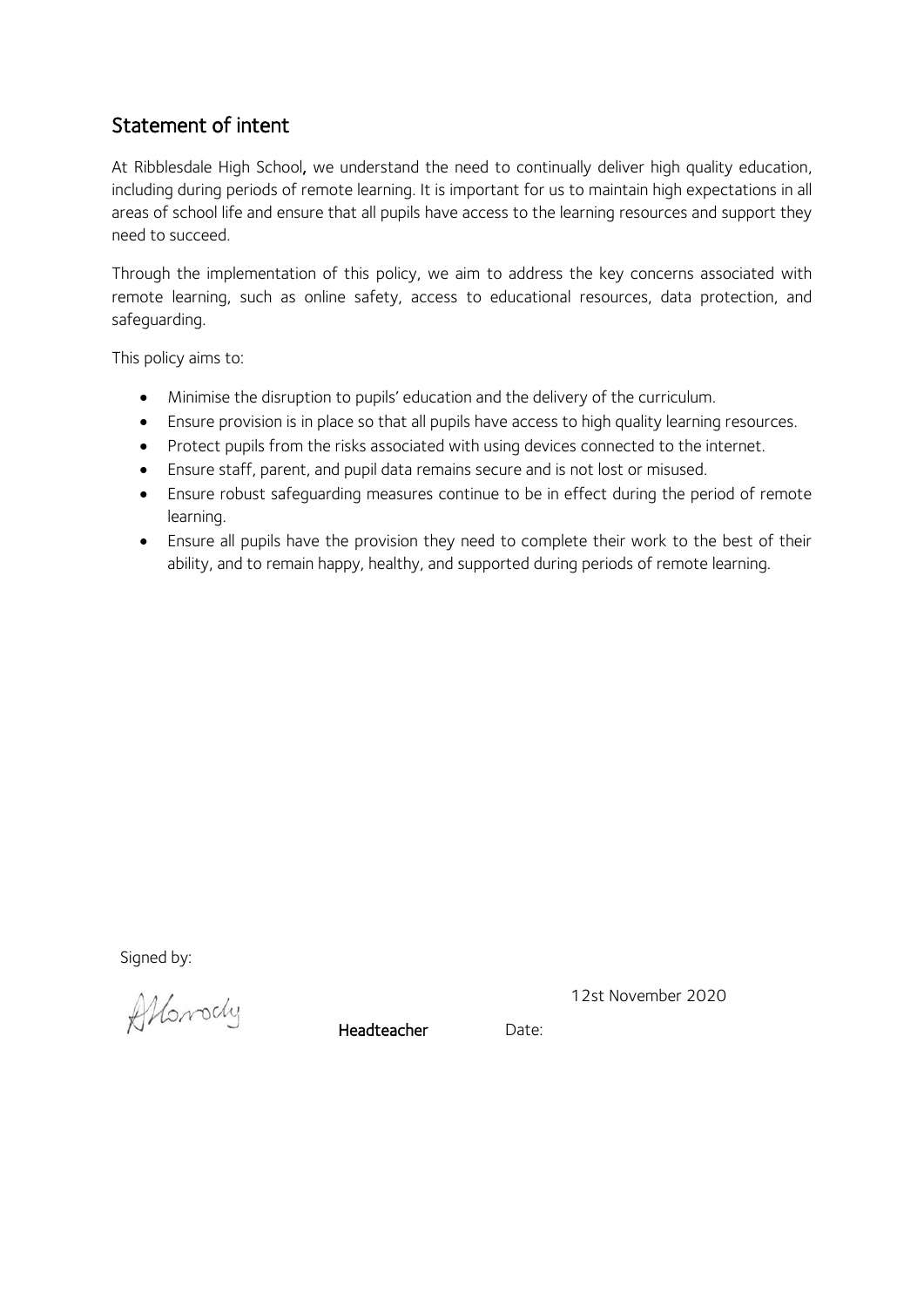## <span id="page-3-0"></span>1. Legal framework

- 1.1. This policy has due regard to all relevant legislation and statutory quidance including, but not limited to, the following:
	- The Coronavirus Act 2020 Provision of Remote Education (England) Temporary Continuity Direction
	- Equality Act 2010
	- Education Act 2004
	- The General Data Protection Regulation (GDPR)
	- Data Protection Act 2018
- $1.2.$ This policy has due regard to national guidance including, but not limited to, the following:
	- DfE (2020) 'Keeping children safe in education'
	- DfE (2017) 'Special educational needs and disability code of practice: 0 to 25 years'
	- DfE (2016) 'Children missing in education'
- 1.3. This policy operates in conjunction with the following school policies:

#### Child Protection

Special Educational Needs and Disabilities (SEND) Policy

Behaviour for Learning

Accessibility Plan

Feedback Policy

Curriculum Aims

Non-examination Assessment Policy

<span id="page-3-1"></span>Attendance Policy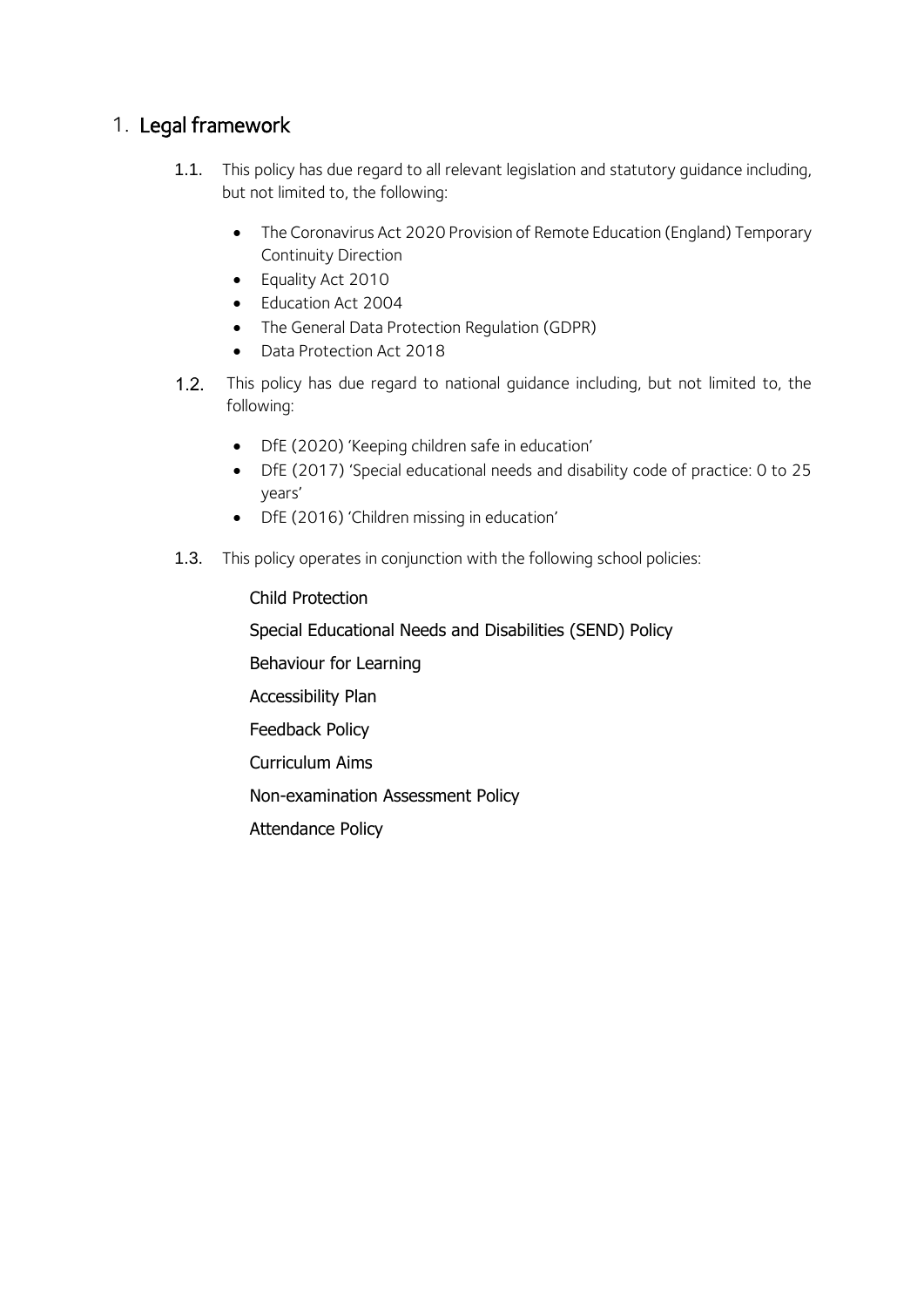## 2. Roles and responsibilities

- 2.1. The school's governing body is responsible for:
	- Ensuring that the school has robust risk management procedures in place. Ensuring that the school has a business continuity plan in place, where required.
	- Evaluating the effectiveness of the school's remote learning arrangements.
- 2.2. The headteacher is responsible for:
	- The implementation and day to day management of the policy and procedures.
	- Ensuring that there are arrangements in place for identifying, evaluating, and managing the risks associated with remote learning.
	- Ensuring that there are arrangements in place for monitoring incidents associated with remote learning.
	- Overseeing that the school has the resources necessary to action the procedures in this policy.
	- Reviewing the effectiveness of this policy on a regular basis and communicating any changes to staff, parents, and pupils.
	- Arranging any additional training staff may require supporting pupils during the period of remote learning as well as training for pupils.
	- Conducting regular reviews of the remote learning arrangements to ensure pupils' education does not suffer.
- 2.3. The school's Teaching and Learning lead and Senior Leadership Team are responsible for:
	- Putting procedures and safe systems of learning into practice, which are designed to eliminate or reduce the risks associated with remote learning.
	- Ensuring that pupils identified as being at risk are provided with necessary information and instruction, as required.
	- Managing the effectiveness of health and safety measures through a robust system of reporting, investigating, and recording incidents.
- 2.4. The ICT Team are responsible for:
	- Ensuring all staff, parents, and pupils are aware of the data protection principles outlined in the GDPR.
	- Ensuring that all computer programs used for remote learning are compliant with the GDPR and the Data Protection Act 2018.
	- Ensuring that all devices used for remote learning have suitable anti-virus software installed, have a secure connection, can recover lost work, and allow for audio and visual material to be recorded, where required.
	- Ensuring that any programs or networks used for remote learning can effectively support a large number of users at one time, where required, e.g. undertaking 'stress' testing.
	- Working with the SENCO to ensure that the equipment and technology used for learning remotely is accessible to all students and staff.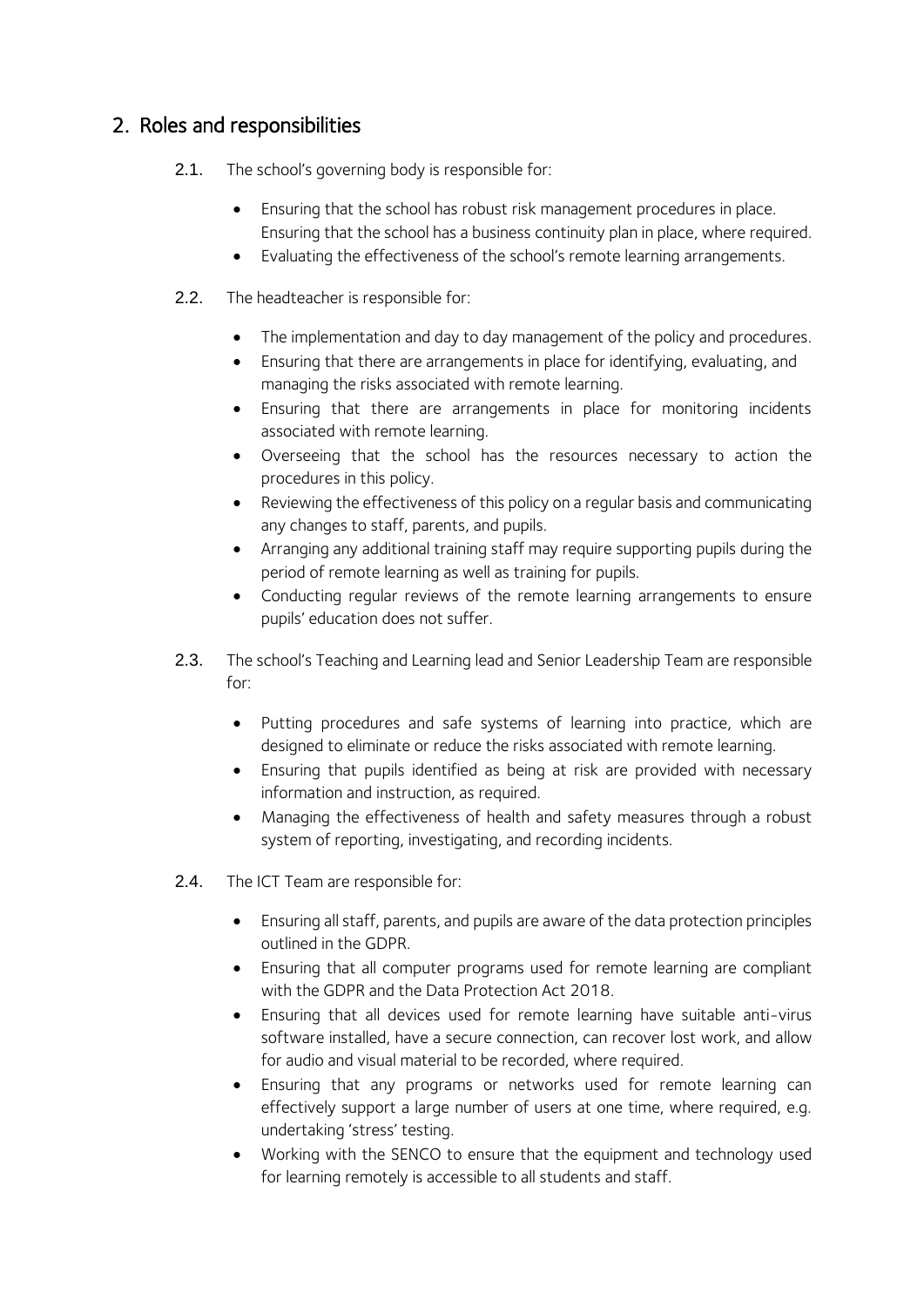- 2.5. The DSL is responsible for:
	- Attending and arranging, where necessary, any safeguarding meetings that occur during the remote learning period.
	- Liaising with the IT technicians to ensure that all technology used for remote learning is suitable for its purpose and will protect pupils online.
	- Identifying vulnerable pupils who may be at risk if they are learning remotely.
	- Ensuring that child protection plans are enforced while the pupil is learning remotely, and liaising with the headteacher and other organisations to make alternate arrangements for pupils who are at a high risk, where required.
	- Identifying the level of support or intervention required while pupils learn remotely and ensuring appropriate measures are in place.
	- Liaising with relevant individuals to ensure vulnerable pupils receive the support required during the period of remote working and ensuring all safeguarding incidents are adequately recorded and reported.
- 2.6. The SENCO is responsible for:
	- Liaising with the IT technicians to ensure that the technology used for remote learning is accessible to all students and that reasonable adjustments are made where required.
	- Ensuring teaching assistants are used effectively to support remote learning.
	- Ensuring that pupils with EHC plans continue to have their needs met while learning remotely, and liaising with the headteacher and other organisations to make any alternate arrangements for pupils with EHC plans and IHPs.
	- Identifying the level of support or intervention that is required while pupils with SEND learn remotely.
	- Ensuring that the provision put in place for pupils with SEND is monitored for effectiveness throughout the duration of the remote learning period.
- 2.7. The headteacher in conjunction with the finance lead is responsible for:
	- Arranging the procurement of any equipment or technology required for staff to teach remotely and for pupils to learn from home.
	- Ensuring value for money when arranging the procurement of equipment or technology, in conjunction with the school's IT lead.
	- Ensuring that the school has adequate insurance to cover all remote working arrangements.
- 2.8. Staff members are responsible for:
	- Adhering to this policy at all times during periods of remote learning.
	- Reporting any health and safety incidents to the health and safety lead and asking for guidance as appropriate.
	- Reporting any safeguarding incidents to the DSL and asking for guidance as appropriate.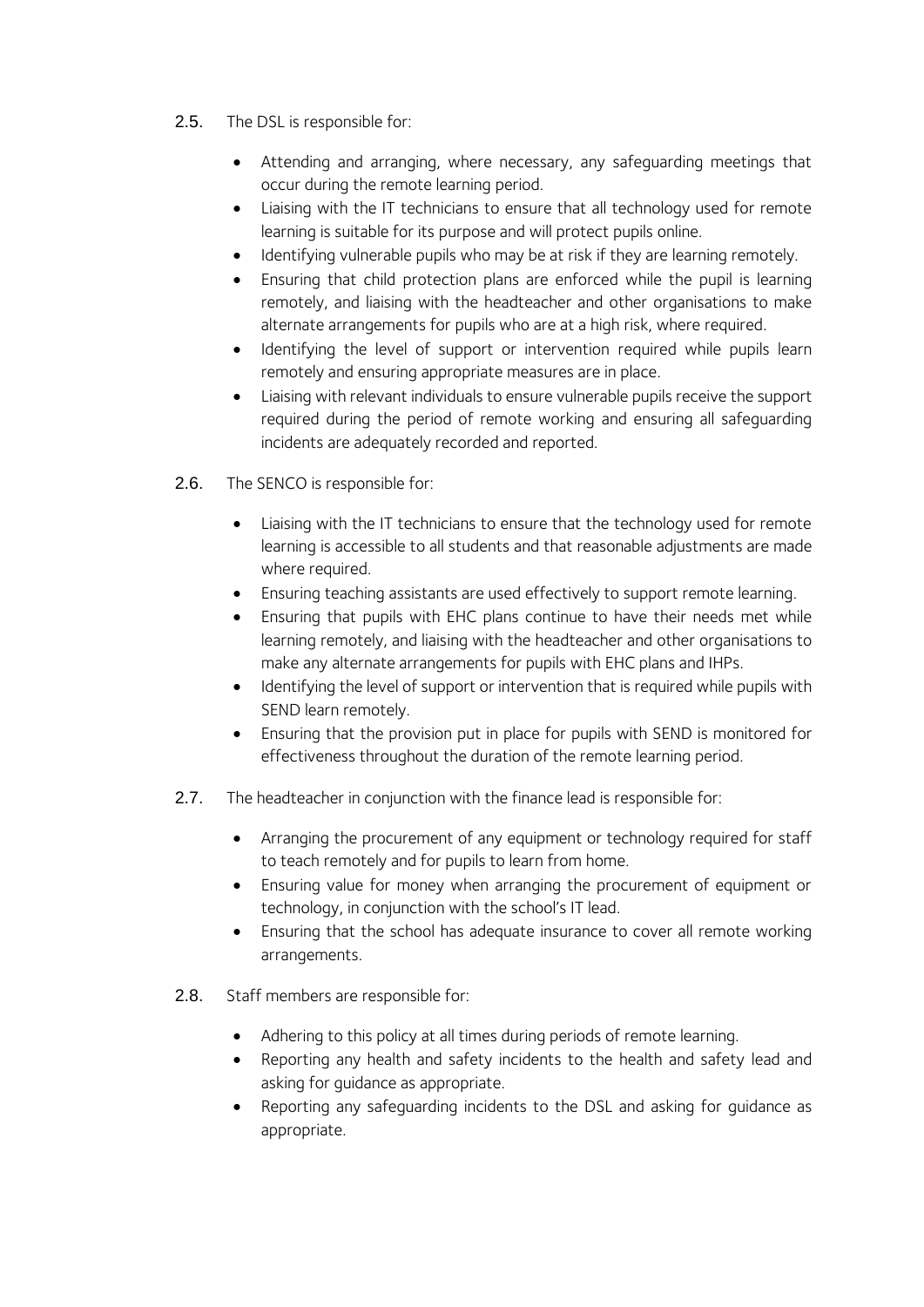- Taking part in any training conducted to meet the requirements of this policy, including training on how to use the necessary electronic equipment and software.
- Reporting any dangers or potential dangers they identify, as well as any concerns they may have about remote learning, to the headteacher.
- Adhering to the Staff Code of Conduct at all times.
- 2.9. Parents are responsible for:
	- Adhering to this policy at all times during periods of remote learning.
	- Ensuring their child is available to learn remotely at the times requested and that the schoolwork set is completed on time and to the best of their child's ability.
	- Reporting any technical issues to the school as soon as possible.
	- Ensuring that their child always has access to remote learning material during the times they are expected to be working.
	- Reporting any absence.
	- Ensuring their child uses the equipment and technology used for remote learning as intended.
- 2.10. Pupils are responsible for:
	- Adhering to this policy at all times during periods of remote learning.
	- Ensuring they are available to learn remotely at the times requested and that their schoolwork is completed on time and to the best of their ability.
	- Reporting any technical issues to **[121support@ribblesdale.org](mailto:121support@ribblesdale.org)** as soon as possible.
	- Ensuring they have access to remote learning material and notifying a responsible adult if they do not have access.
	- Notifying a responsible adult if they are feeling unwell or are unable to complete the schoolwork they have been set.
	- Ensuring they use any equipment and technology for remote learning as intended.
	- Adhering to the Behaviour for Learning Policy at all times.

#### <span id="page-6-0"></span>3. Resources

#### Learning materials

- 3.1. The school expects teachers to utilise Microsoft Teams to set work for pupils during a period of remote learning. Teachers might like to consider the following to support their teaching and the pupils' learning:
	- Microsoft Teams
	- OneNote
	- Current online learning portals-e.g. Century Tech, LbQ, Doddle, GCSE Bitesize
	- Educational websites
	- Wider reading opportunities through online articles
	- Live webinars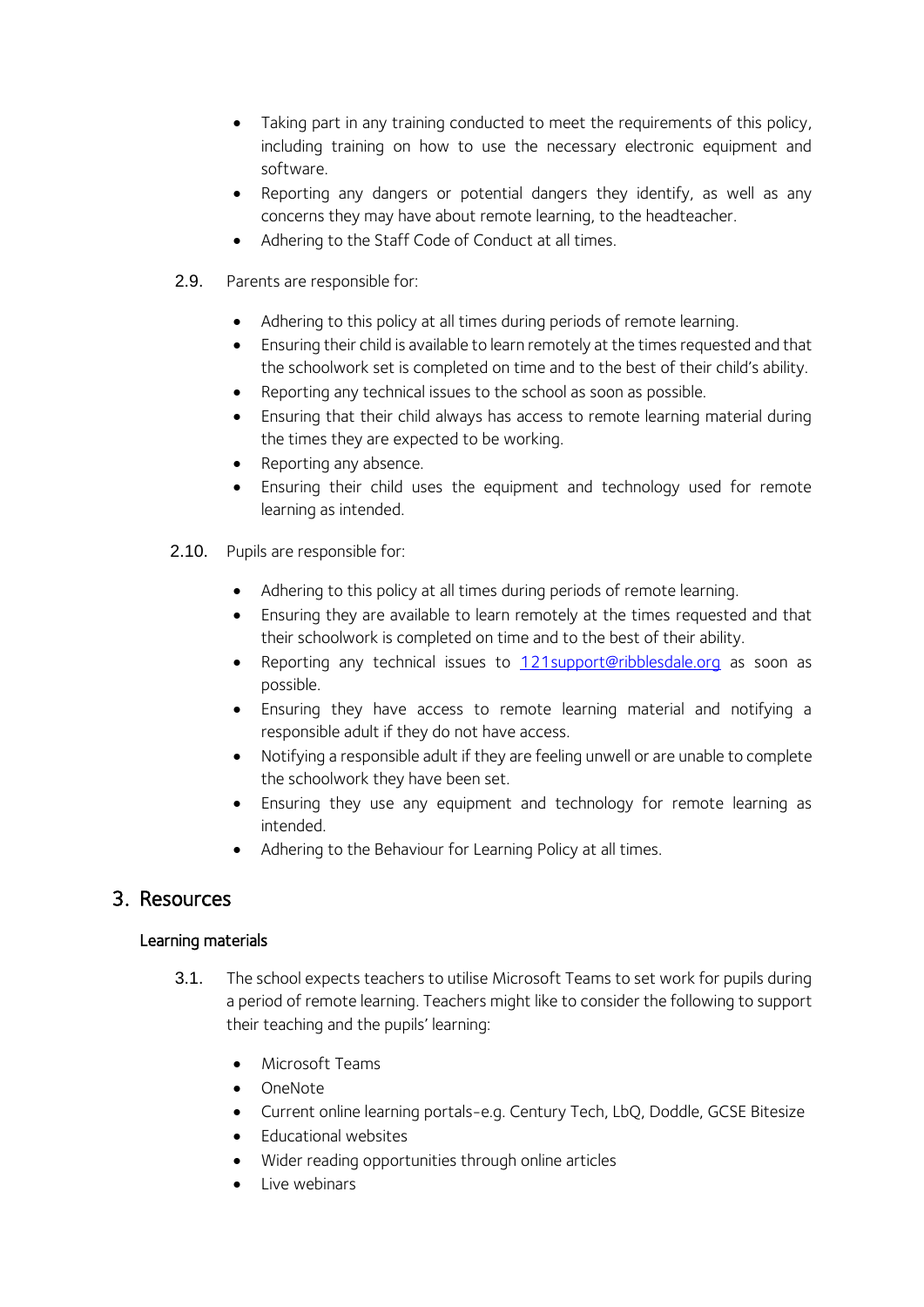- Pre-recorded video or audio lessons
- 3.2. Teachers will review the DfE's list of [online education resources](https://www.gov.uk/government/publications/coronavirus-covid-19-online-education-resources) and utilise these tools as necessary, in addition to existing resources.
- 3.3. Reasonable adjustments will be made to ensure that all pupils have access to the resources needed for effective remote learning.
- 3.4. Teachers will ensure the programmes chosen for online learning have a range of accessibility features, e.g. voice-to-text conversion, to support students with SEND, where this is available.
- 3.5. Lesson plans will be adapted to ensure that the curriculum remains fully accessible and inclusive via remote learning.
- 3.6. The school will review the resources pupils have access to and adapt learning to account for all pupils' needs by using a range of different formats.
- 3.7. Teaching staff will liaise with the SENCO and other relevant members of staff to ensure all pupils remain fully supported for the duration of the remote learning period.
- 3.8. The SENCO will arrange additional support for pupils with SEND which will be unique to the individual's needs, e.g. via weekly phone calls.
- 3.9. Teaching staff will oversee academic progression for the duration of the remote learning period and will mark and provide feedback on work in line with the school's feedback policy.
- 3.10. The ICT technicians are not responsible for providing technical support for equipment that is not owned by the school.

#### Food provision

- 3.11. The school will signpost parents via the usual methods of home/school communication towards additional support for ensuring their children continue to receive the food they need, e.g. food banks.
- 3.12. Where applicable, the school may provide the following provision for pupils who receive FSM:
	- Making food hampers available for delivery or collection.
	- Providing vouchers to families.

#### Costs and expenses

3.13. The school will not contribute to any household expenses incurred while students learn remotely, e.g. heating, lighting, or council tax.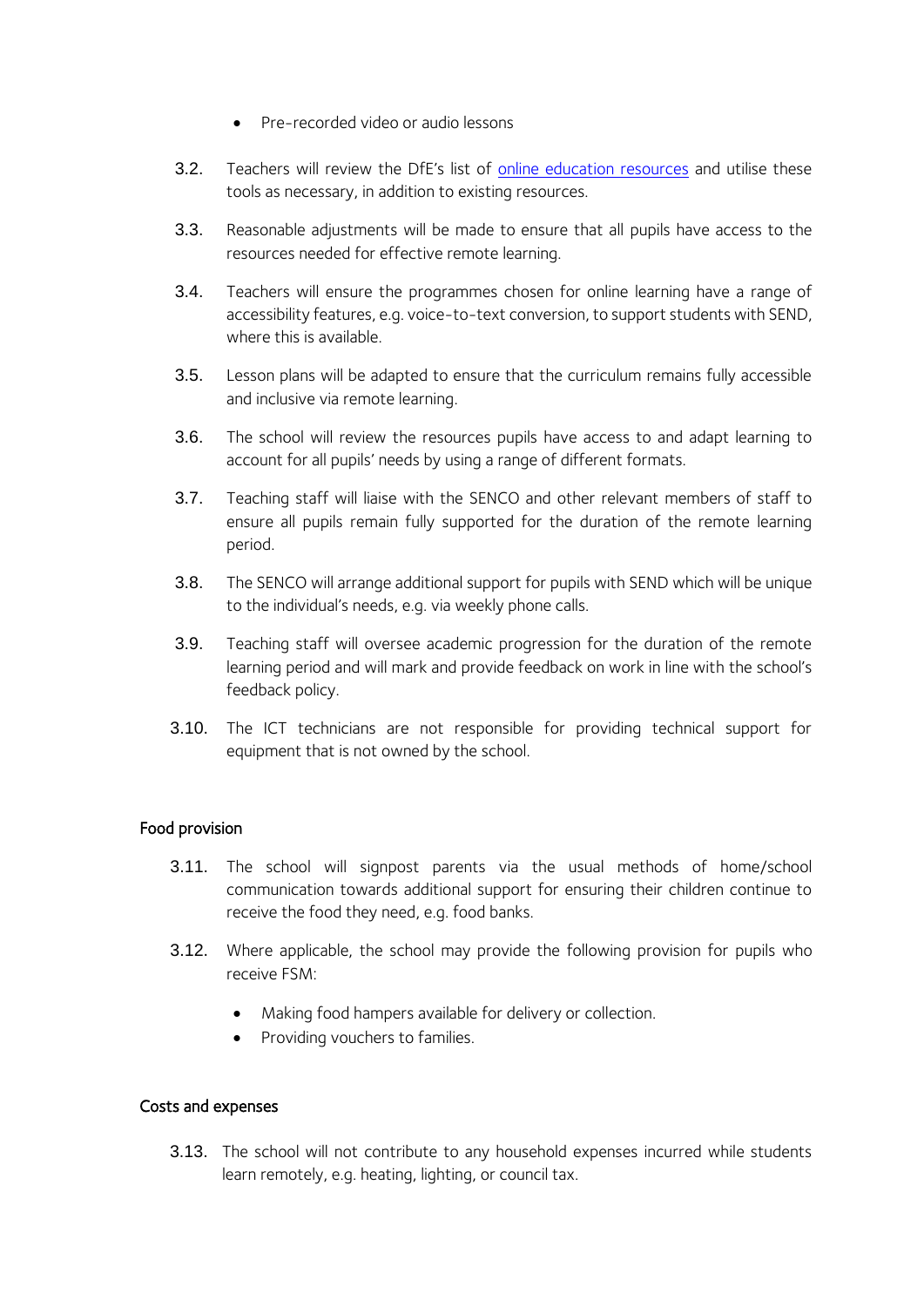- 3.14. The school will not reimburse any costs for travel between pupils' homes and the school premises.
- 3.15. The school will not reimburse any costs for childcare.

# <span id="page-8-0"></span>4. Online safety

- 4.1. Where possible, all interactions will be textual and public.
- 4.2. All staff using video communication must:
	- Wear suitable clothing  $-$  this includes others in their household.
	- Be situated in a suitable 'public' living area within the home with an appropriate background – 'private' living areas within the home, such as bedrooms, are not permitted during video communication.
	- Use appropriate language this includes others in their household.
	- Use the necessary equipment and computer programs as intended.
	- Not record, store, or distribute video material without permission.
	- Ensure they have a stable connection to avoid disruption to lessons.
	- Always remain aware that they are visible.
- 4.3. All staff and pupils using audio communication must:
	- Use appropriate language this includes others in their household.
	- Maintain the standard of behaviour expected in school.
	- Use the necessary equipment and computer programs as intended.
	- Not record, store, or distribute audio material without permission.
	- Ensure they have a stable connection to avoid disruption to lessons.
	- Always remain aware that they can be heard.
- 4.4. The school will consider whether one-to-one sessions are appropriate in some circumstances, e.g. to provide support for students with SEND or for pastoral support from our Pastoral Coordinators. This will be decided and approved by the Deputy headteacher, in collaboration with the SENCO and pastoral team.
- 4.5. Pupils not using devices or software as intended will be disciplined in line with the Behaviour for Learning Policy.
- 4.6. The school will risk assess the technology used for remote learning prior to use and ensure that there are no privacy issues or scope for inappropriate use.
- 4.7. During the period of remote learning, the school will maintain regular contact with parents to:
	- Reinforce the importance of children staying safe online.
	- Ensure parents are aware of what their children are being asked to do, e.g. sites they have been asked to use and staff they will interact with.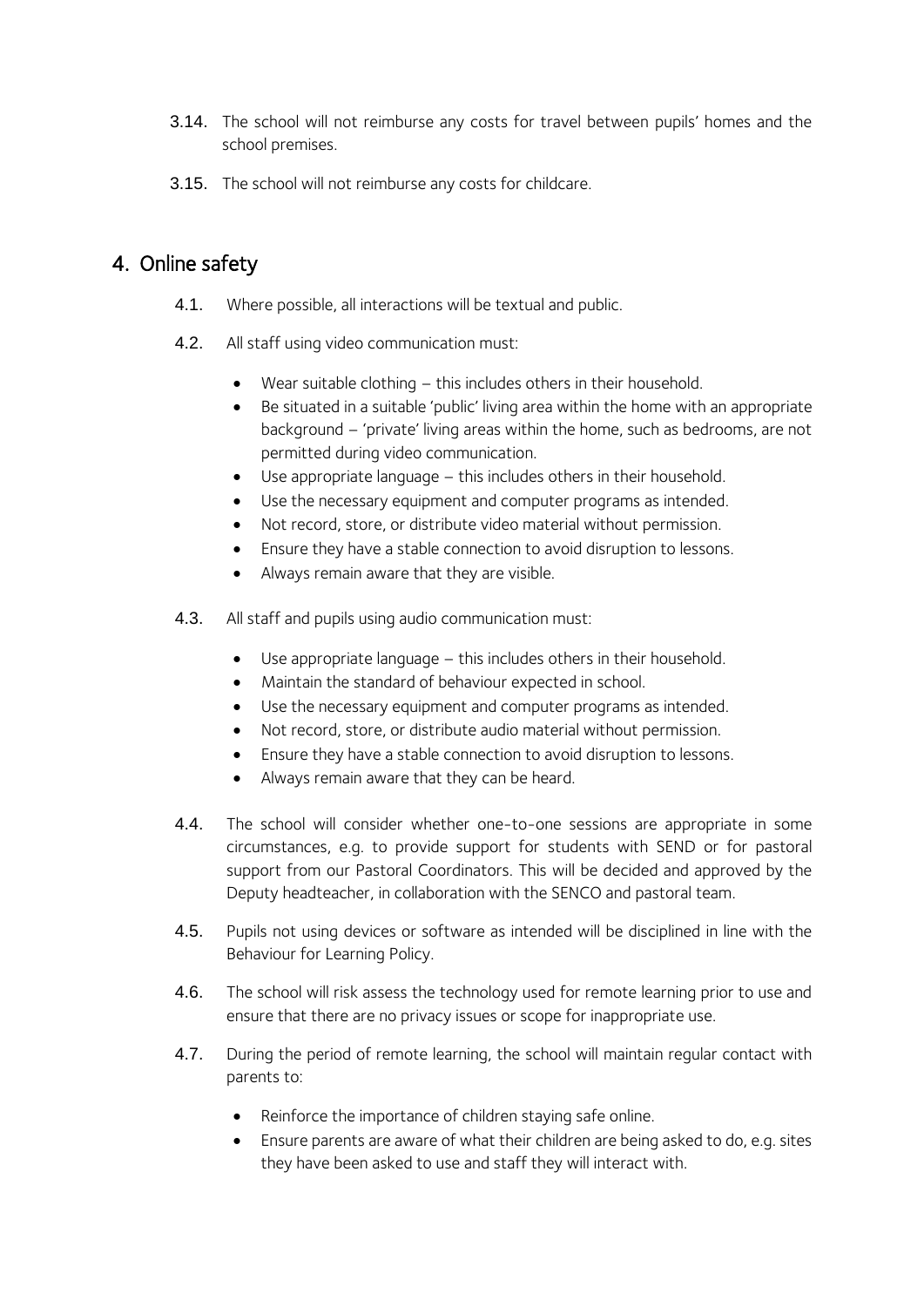• Encourage them to set age-appropriate parental controls on devices and internet filters to block malicious websites.

## <span id="page-9-0"></span>5. Safeguarding

- 5.1. This section of the policy will be enacted in conjunction with the school's Safeguarding Policy, which has been updated to include safeguarding procedures in relation to remote working.
- 5.2. The DSL and Deputy headteacher will identify 'vulnerable' pupils (pupils who are deemed to be vulnerable or are at risk of harm) prior to the period of remote learning.
- 5.3. The DSL will arrange for regular contact to be made with vulnerable pupils, prior to the period of remote learning.
- 5.4. Phone calls made to vulnerable pupils will be made using school phones where possible and if not, staff must block their number being visible (e.g. 141).
- 5.5. The DSL will arrange for regular contact with vulnerable pupils, with additional contact, including home visits, arranged where required.
- 5.6. The DSL will keep in contact with vulnerable pupils' social workers or other care professionals during the period of remote working, as required.
- 5.7. Vulnerable pupils will be provided with a means of contacting the DSL, their deputy, or any other relevant member of staff – this arrangement will be set up by the DSL prior to the period of remote learning.
- 5.8. The DSL will meet (in person or remotely) with the relevant members of staff regularly to discuss new and current safeguarding arrangements for vulnerable pupils learning remotely.
- 5.9. All members of staff will report any safeguarding concerns to the DSL immediately.
- 5.10. Pupils and their parents will be encouraged to contact the DSL if they wish to report safeguarding concerns, e.g. regarding harmful or upsetting content or incidents of online bullying. The school will also signpost families to the practical support that is available for reporting these concerns.

### <span id="page-9-1"></span>6. Data protection

- 6.1. Staff members will be responsible for adhering to the GDPR when teaching remotely and will ensure the confidentiality and integrity of their devices at all times.
- 6.2. Sensitive data will only be transferred between devices if it is necessary to do so for the purpose of remote learning and teaching.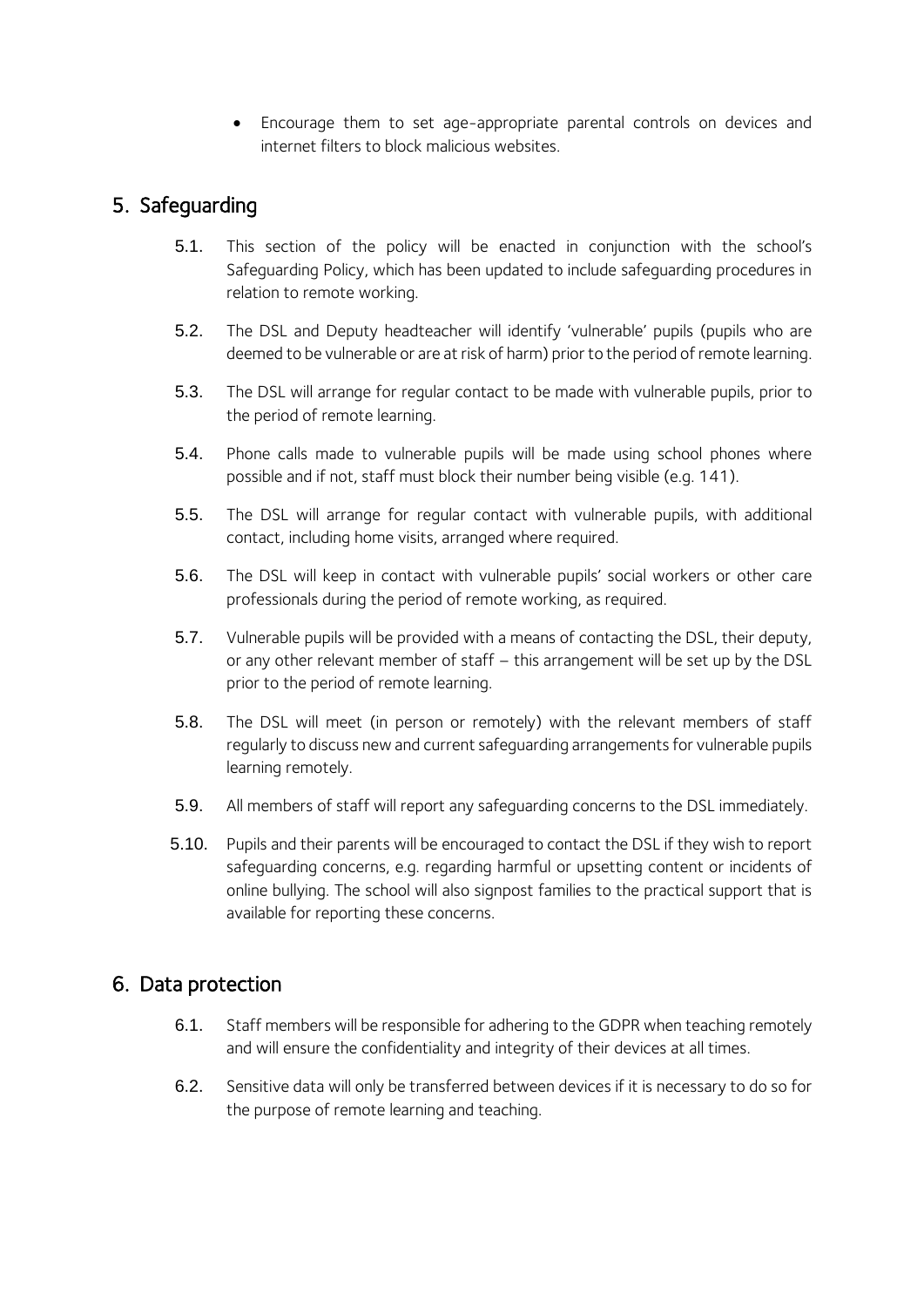6.3. Any data that is transferred between devices will be suitably encrypted or have other data protection measures in place so that if the data is lost, stolen, or subject to unauthorised access, it remains safe until recovered.

# 7. Marking and feedback

- 7.1. All completed schoolwork requested from class teachers during a period of remote learning must be:
	- Finished when returned to the relevant member of teaching staff.
	- Returned on or before the deadline set by the relevant member of teaching staff.
	- Completed to the best of the pupil's ability.
	- The pupil's own work.
	- Marked in line with the Feedback Policy.
- 7.2. The school expects pupils and staff to maintain a good work ethic during the period of remote learning.
- 7.3. Pupils are accountable for the completion of their own schoolwork parents will be contacted if their child is not completing their schoolwork or their standard of work has noticeably decreased.
- 7.4. Teaching staff will monitor the academic progress of pupils and discuss additional support or provision with their line manager if necessary.
- 7.5. Teaching staff will monitor the academic progress of pupils with SEND and discuss additional support or provision with the SENCO if necessary.
- 7.6. The school accepts a variety of formative assessment and feedback methods, e.g. through quizzes and other digital tools from teachers, and will continue to support teachers with implementing these measures for remote learning through high quality CPD.

# <span id="page-10-0"></span>8. School day and absence

- 8.1. Pupils' remote learning lessons will commence at 9:10am and cease at 3:00pm Monday, Tuesday and Thursday, 3:25pm on Wednesday and 2:00pm on Friday. Pupils should take their breaks at the times they normally would if they were learning in school.
- 8.2. Teachers will 'invite' pupils to their lessons through the relevant Microsoft Teams class. Pupils will join the lesson and be prepared to fully engage in the learning.
- 8.3. Teachers will take a register at the start of the lesson, as normal.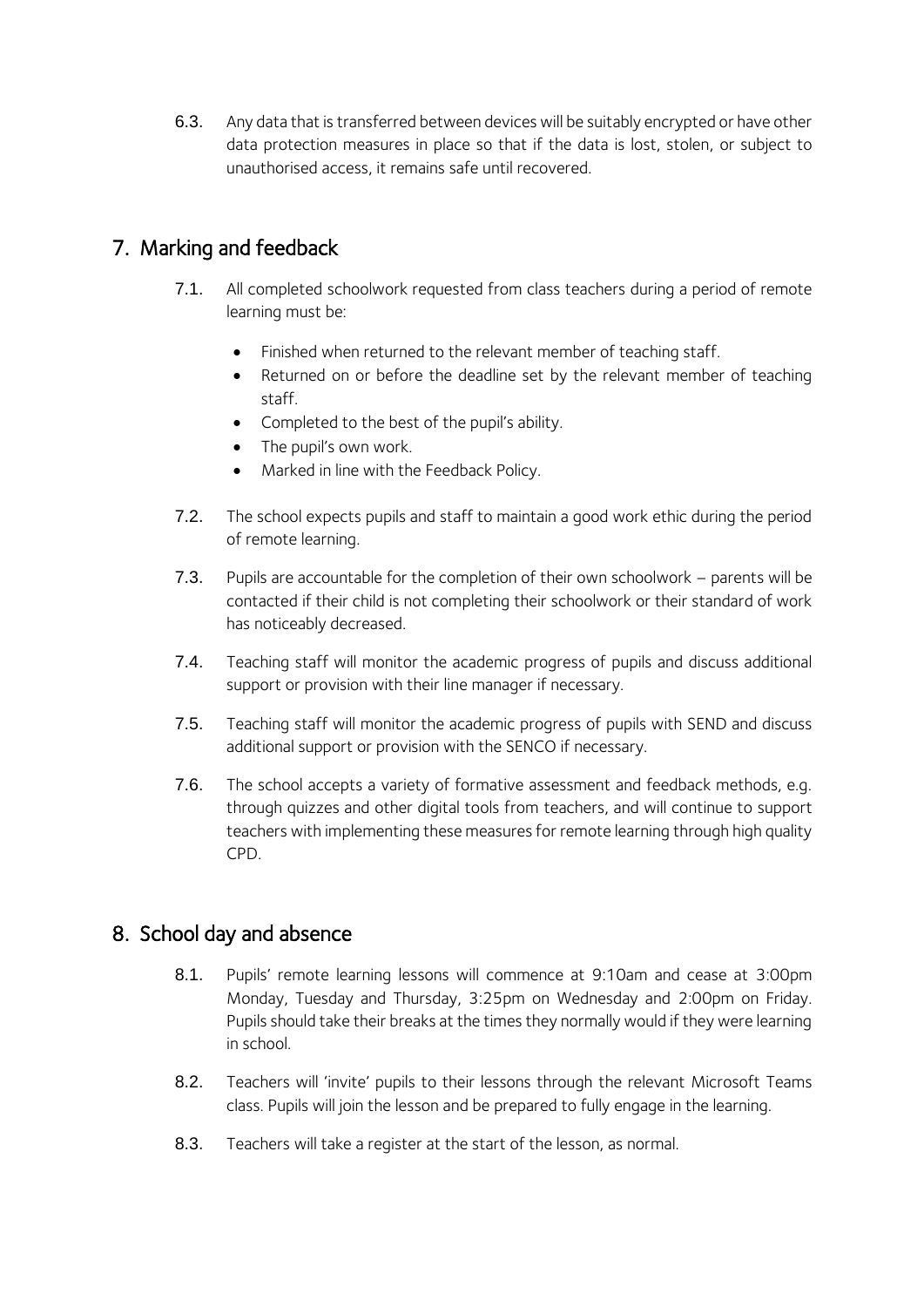- 8.4. Pupils who are unwell are not expected to be present for remote working until they are well enough to be – parents must have contacted school to inform our attendance officer.
- 8.5. Parents will contact school and inform the attendance officer if their child is unwell.
- 8.6. The school will monitor absence and lateness in line with the Attendance Policy.

#### <span id="page-11-0"></span>9. Communication

- 9.1. The school will ensure adequate channels of communication are arranged in the event of an emergency.
- 9.2. The school will communicate with parents via letter, school website and text system about remote learning arrangements as soon as possible.
- 9.3. The headteacher will communicate with staff as soon as possible via text and Microsoft Teams about any remote learning arrangements.
- 9.4. The school understands that pupils learning remotely have the right to privacy outof-hours and should be able to separate their school and home lives – communication is only expected during school hours.
- 9.5. Members of staff will have regular contact with their line manager.
- 9.6. As much as possible, all communication with parents will take place within the working day, where parents are available and have provided relevant contact details.
- 9.7. Parents and pupils will inform the relevant member of staff as soon as possible if schoolwork cannot be completed.
- 9.8. Issues with remote learning or data protection will be communicated to [121support@ribblesdale.org](mailto:121support@ribblesdale.org) as soon as possible so they can investigate and resolve the issue.
- 9.9. Teachers will keep parents and pupils informed of any changes to the remote learning arrangements or the schoolwork set.

#### <span id="page-11-1"></span>10. Monitoring and review

- 10.1. This policy will be reviewed on a needs basis by the headteacher, determined by the school's situation and changes in the local requirements for remote learning.
- 10.2. Any changes to this policy will be communicated to all members of staff and other stakeholders.
- 10.3. The next scheduled review date for this policy is December 2020.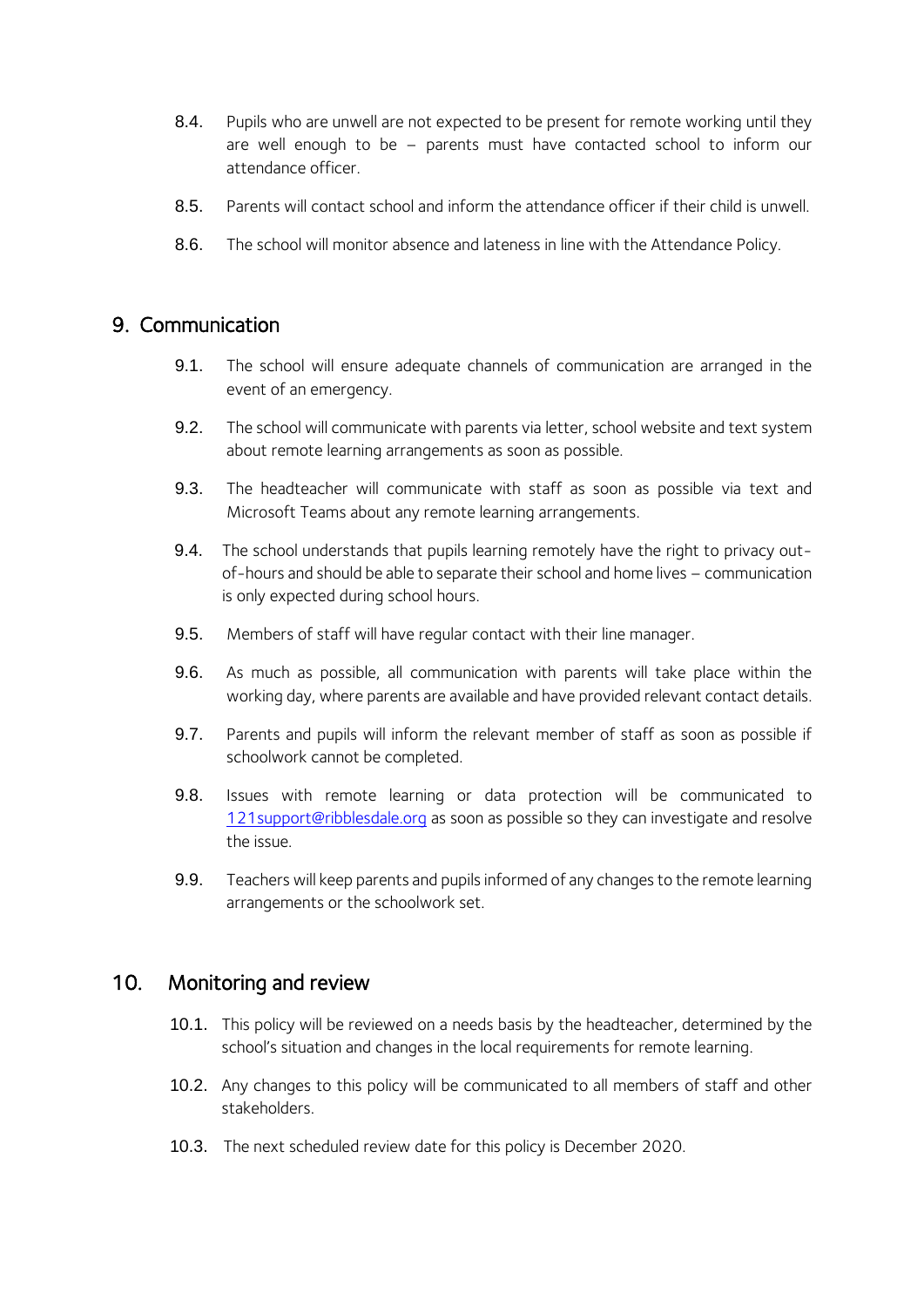# <span id="page-12-0"></span>Appendix a - Remote Learning during the Coronavirus (COVID-19) Pandemic

Within the ever-changing circumstances we are currently living through, we must be prepared for local restrictions. If local restrictions apply, the school will implement provision for remote learning to ensure pupils never miss out on education. We will ensure that our curriculum is inclusive and accessible to all. This policy annex outlines additional measures that will be implemented for delivering remote learning during the pandemic.

# 1. Legal framework

1.1 This policy has due regard to all relevant legislation, statutory and good practice guidance including, but not limited to, the following:

> DfE (2020) 'Safeguarding and remote education during coronavirus (COVID-19)'

DfE (2020) 'Adapting teaching practice for remote education'

DfE (2020) 'Guidance for full opening: schools'

DfE (2020) 'Get help with technology during coronavirus (COVID-19)'

DfE (2020) 'Get laptops and tablets for children who cannot attend academy due to coronavirus (COVID-19)'

DfE (2020) 'How schools can plan for tier 2 local restrictions'

DfE (2020) 'Laptops, tablets and 4G wireless routers provided during coronavirus (COVID-19)'

Department of Health & Social Care (2020) 'COVID-19 contain framework: a guide for local decision makers'

# 2. Contingency planning

- 2.1 The school will work closely with the LA to ensure the premises is COVID-secure and will complete all necessary risk assessments.
- 2.2 The school will work closely with the local health protection team when local restrictions apply and implement the provisions set within their contingency plan.
- 2.3 The school will communicate its contingency plans for local restrictions with parents.
- 2.4 If local restrictions are not applied, but a single class or 'bubble' needs to self-isolate, the school will immediately implement remote learning for that group.

#### Tier 1 local restrictions

2.5 The school will remain open if tier 1 restrictions are in place, and remote learning will not be provided at this time, other than any instances where we need to ask single classes or 'bubbles' to self-isolate.

#### Tier 2 local restrictions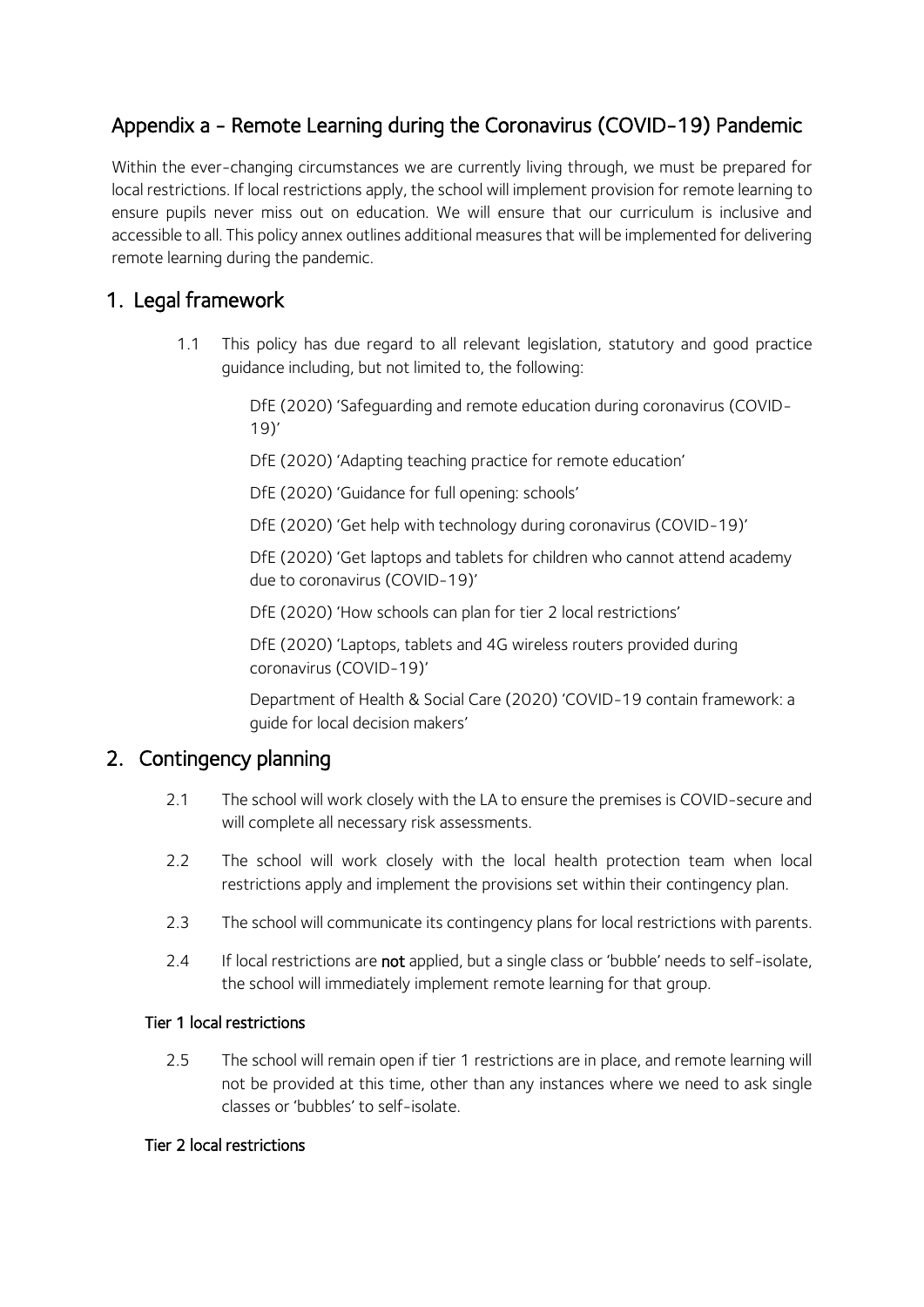- 2.6 The school will adopt a rota system which will require a combination of remote learning and classroom-based learning to be provided. The rota will allow for one week at home and one week in school.
- 2.7 Children of critical workers and vulnerable children will be able to access full-time onsite provision. Attendance for these pupils will be strongly encouraged.
- 2.8 When considering remote learning in a rota system, teachers will:
	- Set work so that pupils have meaningful and ambitious work every day, including new content.
	- Deliver a planned, coherent and well-sequenced curriculum which allows skills to be built incrementally.
	- Assess progress by using questions and other suitable tasks and be clear on how regularly work will be checked.
	- Adjust the pace or difficulty of what is being taught in response to questions or assessments, including, where necessary, revising material or simplifying explanations to ensure pupils' understanding.
- 2.9 Pupils who will be unable to engage effectively in remote education at home due, e.g. to a lack of devices or quiet space to study, might be considered vulnerable and, therefore, able to attend full-time on-site provision.

#### Tier 3 local restrictions

2.10 The upper tier local authority or government will limit on-site attendance to specified year groups along with vulnerable children and children of critical workers. All other pupils will receive remote education in line with section 3 of this appendix.

#### Tier 4 local restrictions

2.11 The upper tier local authority or government will limit on-site attendance to just vulnerable pupils and children of critical workers. All other pupils will receive remote education in line with section 3 of this appendix.

### 3. Teaching and learning

- 3.1 All pupils will have access to high-quality education when remote working.
- 3.2 Teachers will ensure lessons are inclusive for all pupils and can be adapted to account for the needs of disadvantaged pupils and pupils with SEND.
- 3.3 When teaching pupils who are working remotely, teachers will:
	- Set assignments so that pupils have meaningful and ambitious work every day, including new content.
	- Deliver a planned, coherent and well-sequenced curriculum which allows skills to be built incrementally.
	- Provide frequent, clear explanations of new content through high-quality curriculum resources, including through educational videos, live lessons and pre-recorded content.